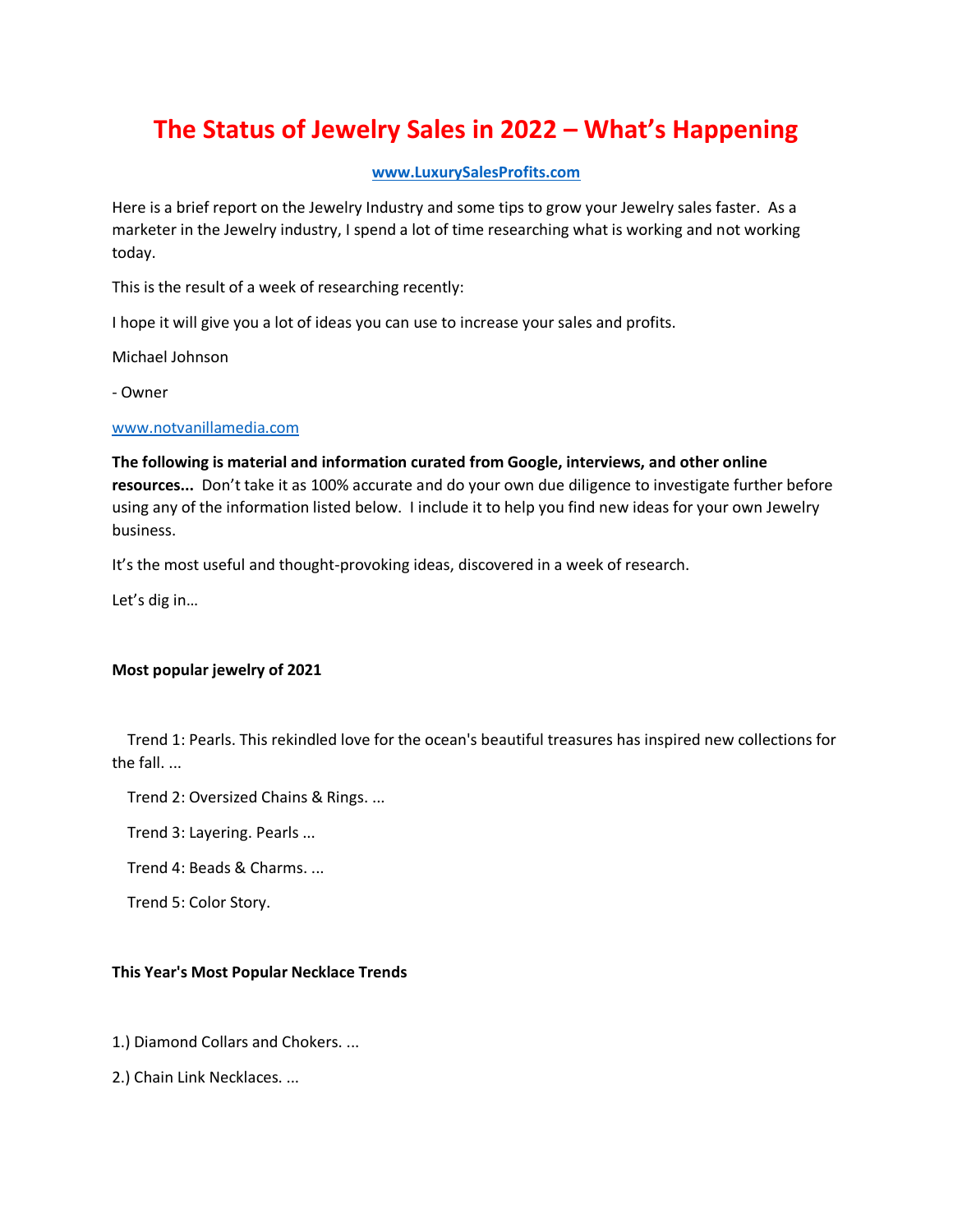- 3.) Memorable Lockets. ...
- 4.) Powerful Pearls. ...
- 5.) Pops of Color. ...
- 6.) Celestial Statements. ...
- 7.) Charming Accents. ...
- 8.) Notable Nameplates.

# **What industry does jewelry fall under?**

The jewelry industry also coincides with the fashion industry. As with apparel, jewelry, which is usually considered an accessory, is also subject to trends and fads. The colors, designs, and materials that are desired tend to change on a fairly regular basis.

## **What about Millennials?**

Millennials are wearing streamlined jewelry that focuses on geometric shapes, delicate gemstones, and asymmetrical stacks. No matter your style, minimalistic jewelry pairs with any look.

### **Most popular Jewelry**

Earrings are the most popular type of jewelry, round cut stones reign supreme and bigger is better! That's what more than 3,700 women said when we asked them about their favorite jewelry.

## **Who's buying jewelry today?**

56% of jewelry buyers are women, compared to 44% of men. The highest percentage of buyers, or 35%, are people between 25–34 years old. They are followed by 27% of 16 and 24-year-olds. People aged 35- 44 prefer shopping for jewelry even less (22%)

But there are varying opinions…

You need to remember we are in the midst of an awful economy and the PWM's (people with money) are older… Most of the people who buy fine jewelry are 40-65 years old for the simple fact they have disposable income and a lifetime of savings and home equity built up.

It wouldn't be a bad idea to focus on PWM's and segment your customers by age, income level and type of jewelry previously purchased.

Use more follow-up marketing to get your past customers to buy again and again. Raise that lifetime customer value for more profits. If you're spending the vast majority of your time, doing expensive advertising for new customers, it can destroy your profitability.

Think more about turning each customer back into a lead. What else do they most likely want to buy next? You should be contacting them regularly and making special offers just for them.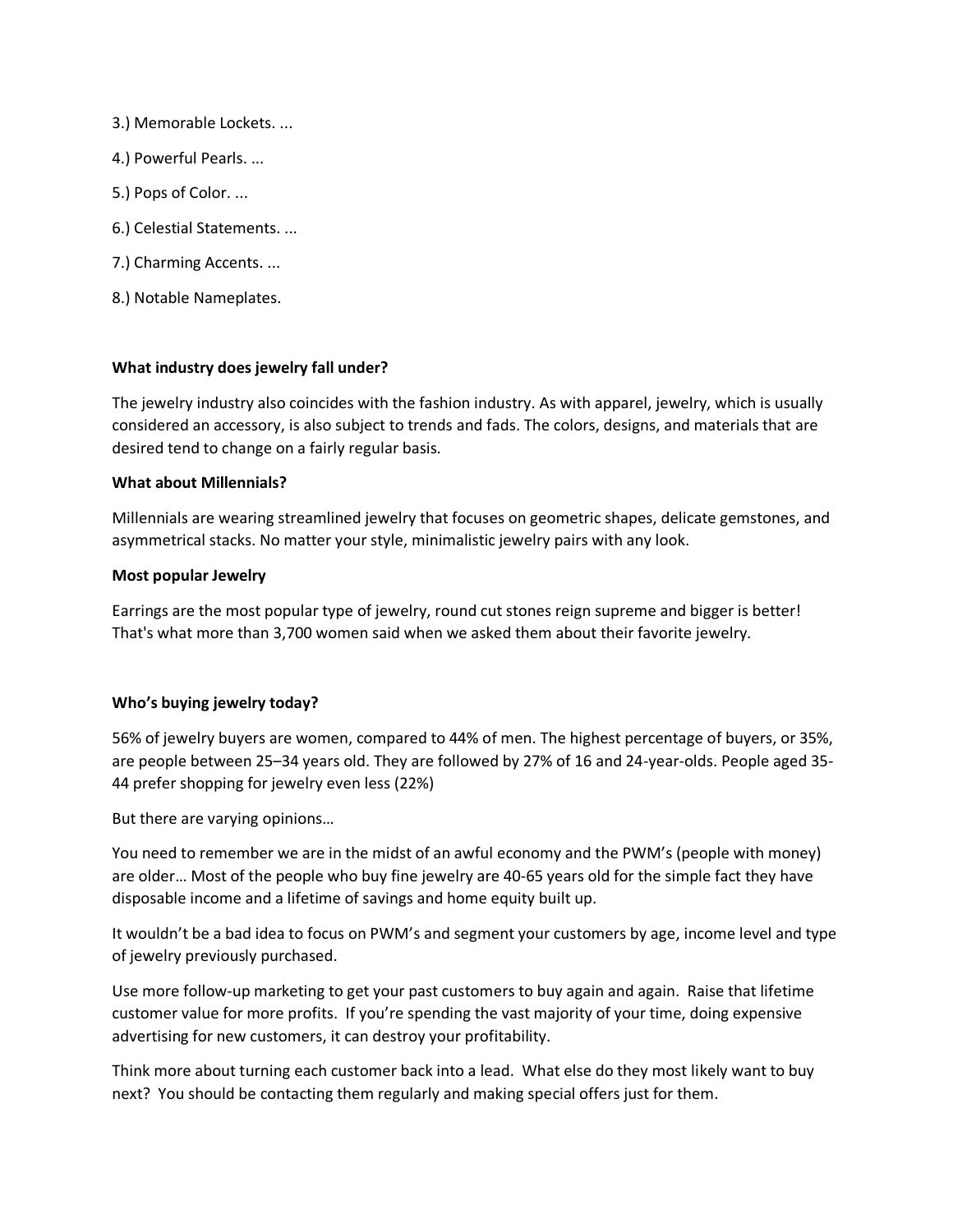I've found way more profits from backend sales and follow-up offers than any front-end offers. Leads and first-time sales are just more expensive to get. Especially, when you already have a list of proven buyers that bought from you before. Don't neglect them. Keep them!

# **Why Do People Buy Jewelry?**

More than 51 percent of 1,001 respondents say they buy fine jewelry for themselves. Their top motivations: to get exactly what they want; to reward themselves for a milestone; just because; and to commemorate a special memory or trip.

We found middle-market jewelry customers break down into the following categories:

 The sentimentalist. "This customer likes high-quality jewelry with sentimental value and looks for timeless pieces that last," said Light. ...

The gifter. ...

The stylish shopper. ...

The influencer. ...

The practical shopper.

## **Don't neglect this 25% of the Jewelry Market**

Nearly a quarter of the jewelry market consists of consumers under age 35. Two-thirds of all jewelry expenditures in America are made by consumers under the age of 55. Unfortunately, far too many jewelry stores continue to cater to older consumers; their store and their merchandise holds no appeal for younger shoppers. It may be a great idea to have a section for younger shoppers in your store.

## **The Competition from Online Jewelry Businesses**

Competition, particularly from online players that don't have to charge sales tax in every state. This, brick-and-mortar jewelers have long argued, gives them an unfair advantage considering how much consumers can save by not paying sales tax on their engagement ring. It isn't easy to compete with this as a jewelry store owner with a physical location. But here again, you can use your customer list to get frequent backend orders by directly marketing to them. Which leads to happy customers who will refer others to you.

# **Marketing Tips for Jewelers**

Top 10 Business-to-Consumer Marketing Strategies

Paid Media Advertising. ...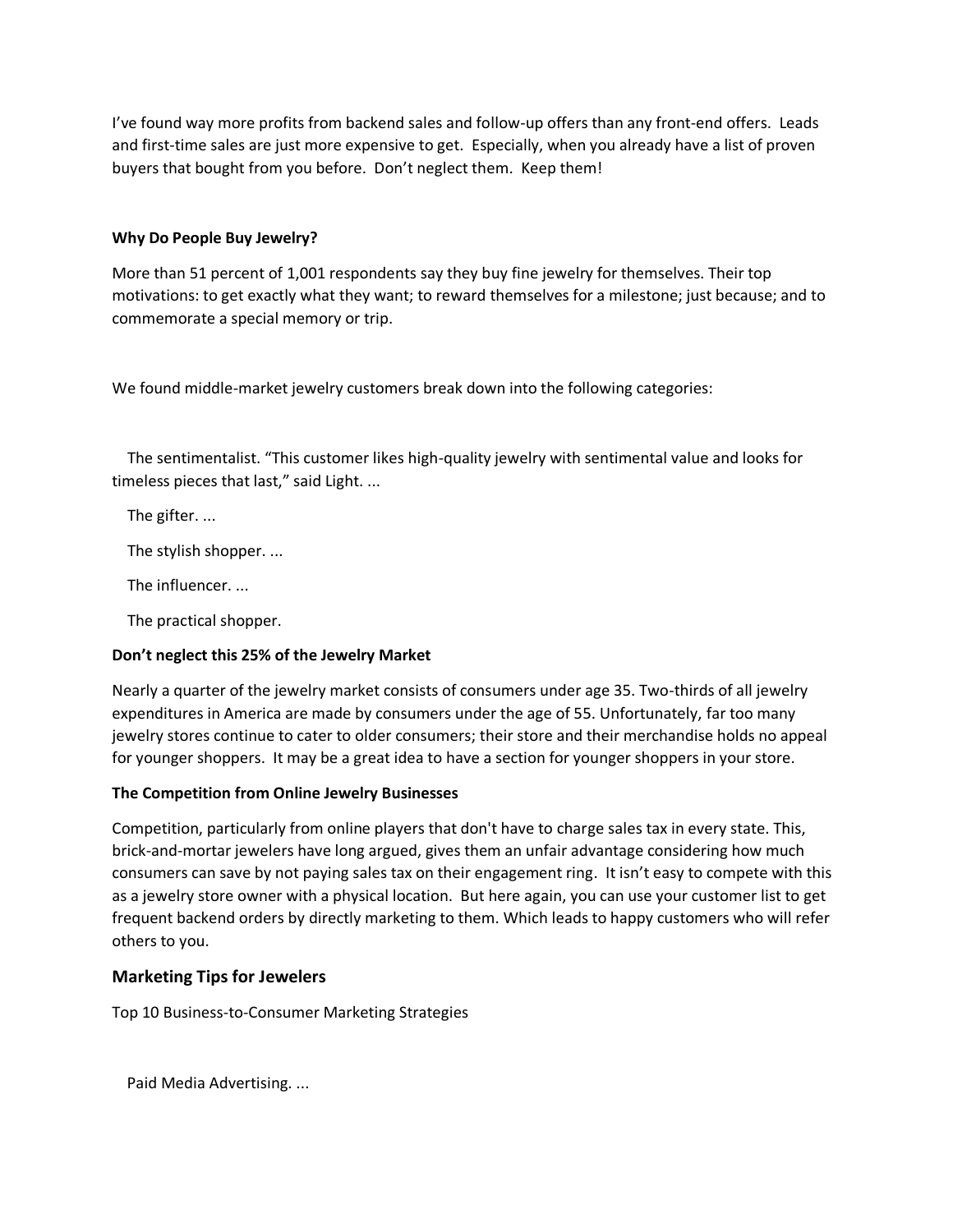Internet Marketing. ... Email Marketing. ... Direct Selling. ... Point-of-Purchase Marketing (POP) ... Cobranding, Affinity, and Cause Marketing. ... Conversational Marketing. ... Earned Media/PR.

#### **5 Tips to Increase Jewelry Store Sales**

Build your brand. It's the existential question: who am I? ...

Cater to your customers. Of course! ...

Build connections - between the customers and the merchandise. ...

Make your store comfortable. ...

Consider offering financing.

#### **How to Market Your Jewelry on Facebook**

Use Facebook's Business Tools.

Build a Content Strategy.

Create Facebook Events.

Create a Group.

Be Social.

#### **Jewelry E-Commerce Tips: How to Sell Jewelry on Instagram**

Create a profile for your brand.

Create and showcase engaging content.

Write powerful descriptions/captions.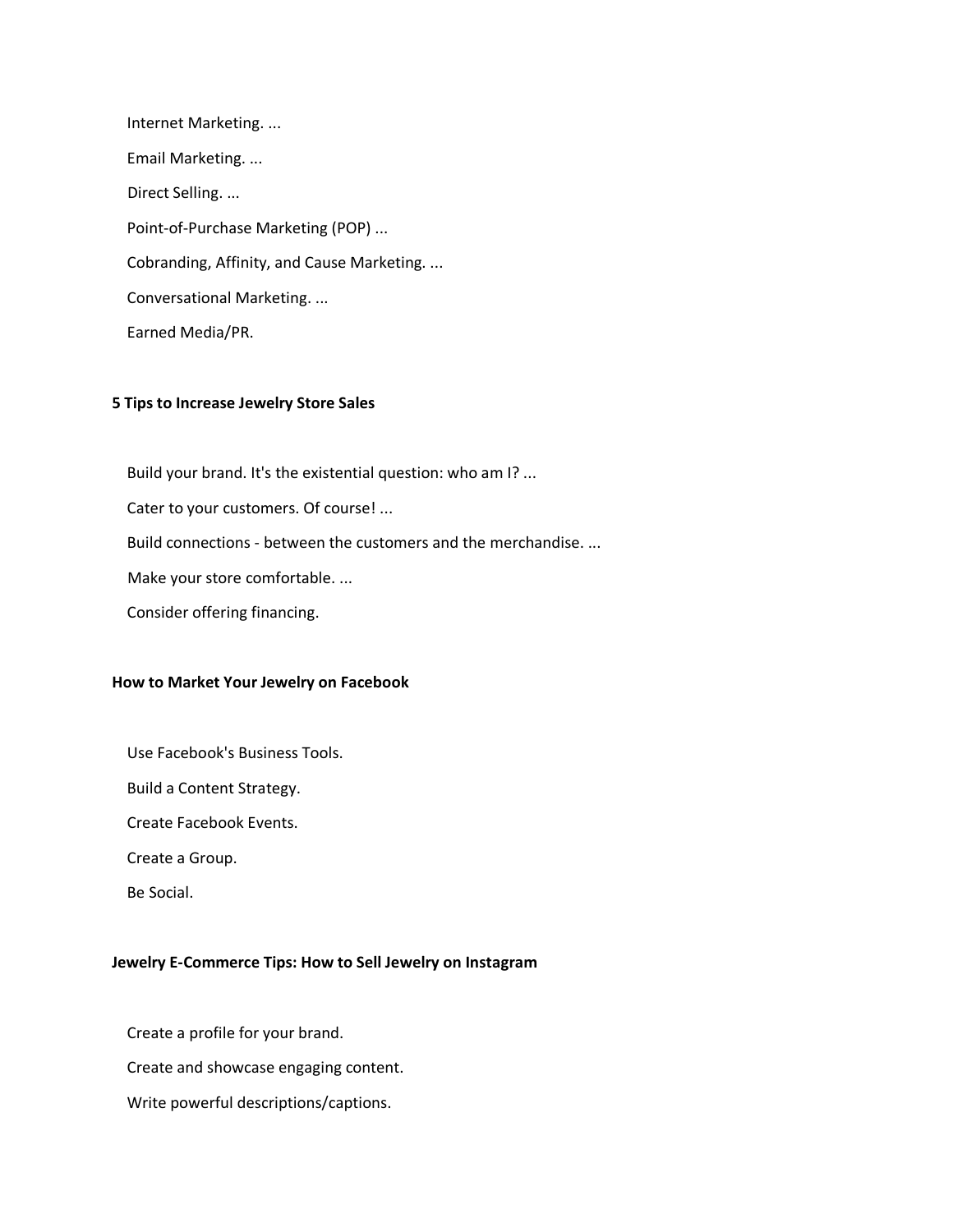Use tags effectively.

Reach the audience through Instagram ads.

Engage with your audience.

#### **Here are 5 tips to promote your jewelry business through social media:**

Be where your audience is. ...

 Adapt the information you put on the social networks depending on what your costumers do on each one. ...

Show visual information. ...

Offer educational content. ...

Why are you better than your competitors?

## **12 Tips to Increase Retail Jewelry Sales (and Outdo Competitors)**

 Focus on specific segments. ... (pick your own niche to be unique) Offer attractive discounts. ... (don't be afraid of discounts, increase profits on the backend) Train your sales team. ... (you can't have too much training) Tap into social media ads. ... (they can work) Focus on Building Your Brand. ... (Why are you unique?) Personalize your communication. ... (don't try to market to everyone in your ad) Listen more (and better) ... (pay attention and your customers will tell you what they want) Don't Forget Existing Customers. (Using follow-up and backend marketing)

## **How Big Is The Jewelry Business?**

The global jewelry market size was USD 330.0 billion in 2019 and is projected to reach USD 366.53 billion by 2027, exhibiting a CAGR of 3.7% during the forecast period. Nowadays, there is a rising trend in the consumption of jewelry as more people are inclined towards luxurious products. (the forecasts are all over the place, so take with a grain of salt, but they are going to go up as the population grows)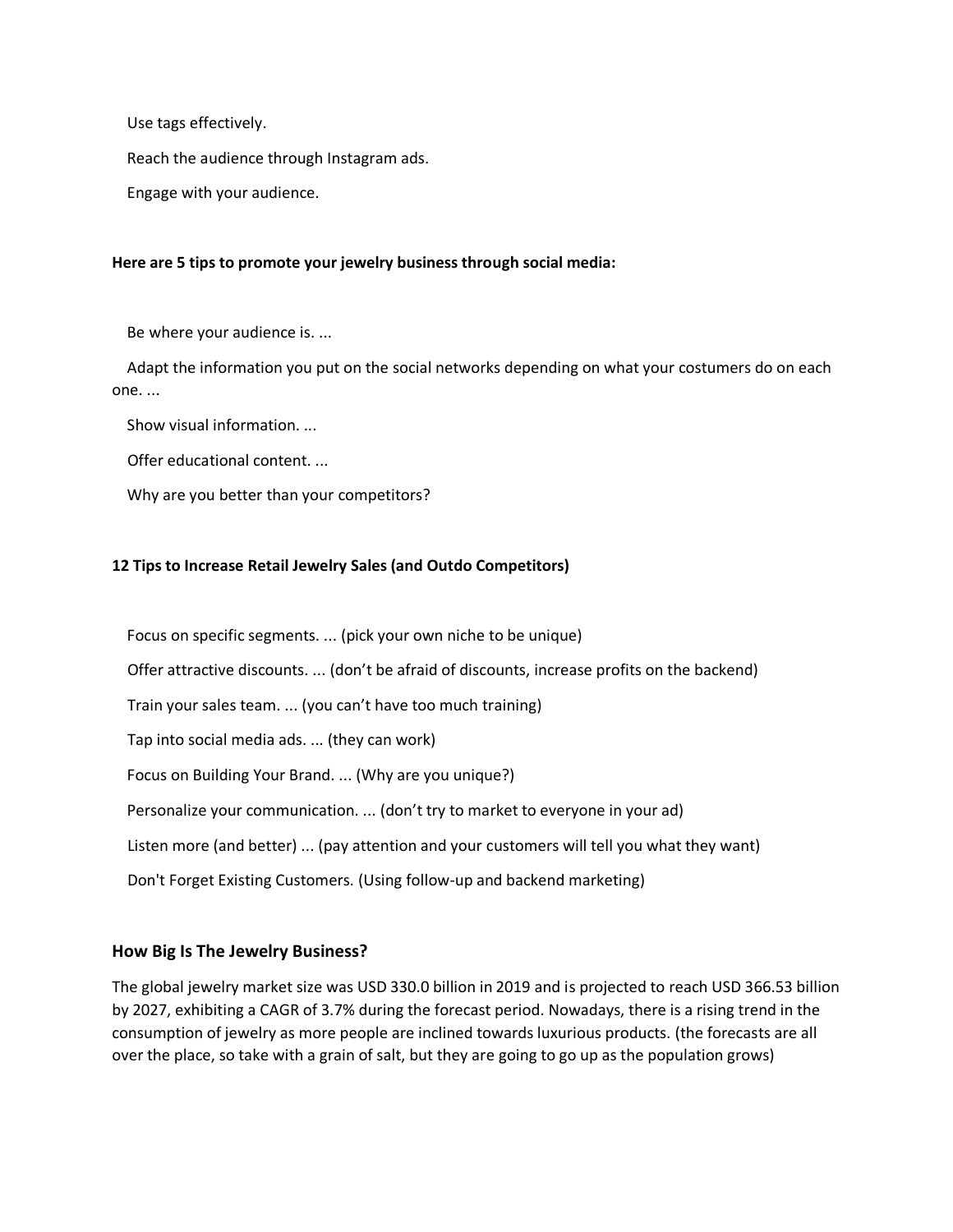## **How Big of a Salary are Jewelry Store Owners Paying Themselves?**

How much does a Jewelry Store Owner make in the United States? The average Jewelry Store Owner salary in the United States is \$41,174 as of March 29, 2022, but the salary range typically falls between \$33,366 and \$51,308.

Shockingly low? Or a tax reduction plan?

### **6 jewelry store marketing ideas for your business**

Make your website easy for shoppers to use. ...

Optimize your site for search engine optimization (SEO) ...

Nurture shoppers into clients with email marketing. ...

Write helpful blog posts to attract future clients. ...

Build a social media presence to drive awareness, loyalty, and sales.

## **The Driving Factor Behind Retailers Closing**

The baby boomer generation of retail jewelers are reaching, or are past, retirement age. This means they will inevitably close shop. They could pass on the business, but the motivation simply isn't there for their children or millennial grandchildren.

## **Common problems jewelers face today--**

However, the gems and jewelry sector is facing various problems such as dependence on imports, changing fashion, imbalance growth of products, manual way of crafting, various problems regarding employee's, financial problems, procedural hardships and unemployment etc.

Well that ought to give you some things to think about... The jewelry business is complex and competitive today, but you can find ways to stand out and succeed. To grow your business as big as you want and to achieve enough success to hire help and step back so you can enjoy life while still young.

You might not have any plan to sell your business today… but at some point, you will HAVE to so please prepare for that possibility now. Work on your business, not IN it. Because no one will buy your business if it REQUIRES YOU. The goal is for it to run itself with a staff that cares.

Visit [www.luxurysalesprofits.com](http://www.luxurysalesprofits.com/) if you'd like to learn how to make more profits with backend and follow-up sales.